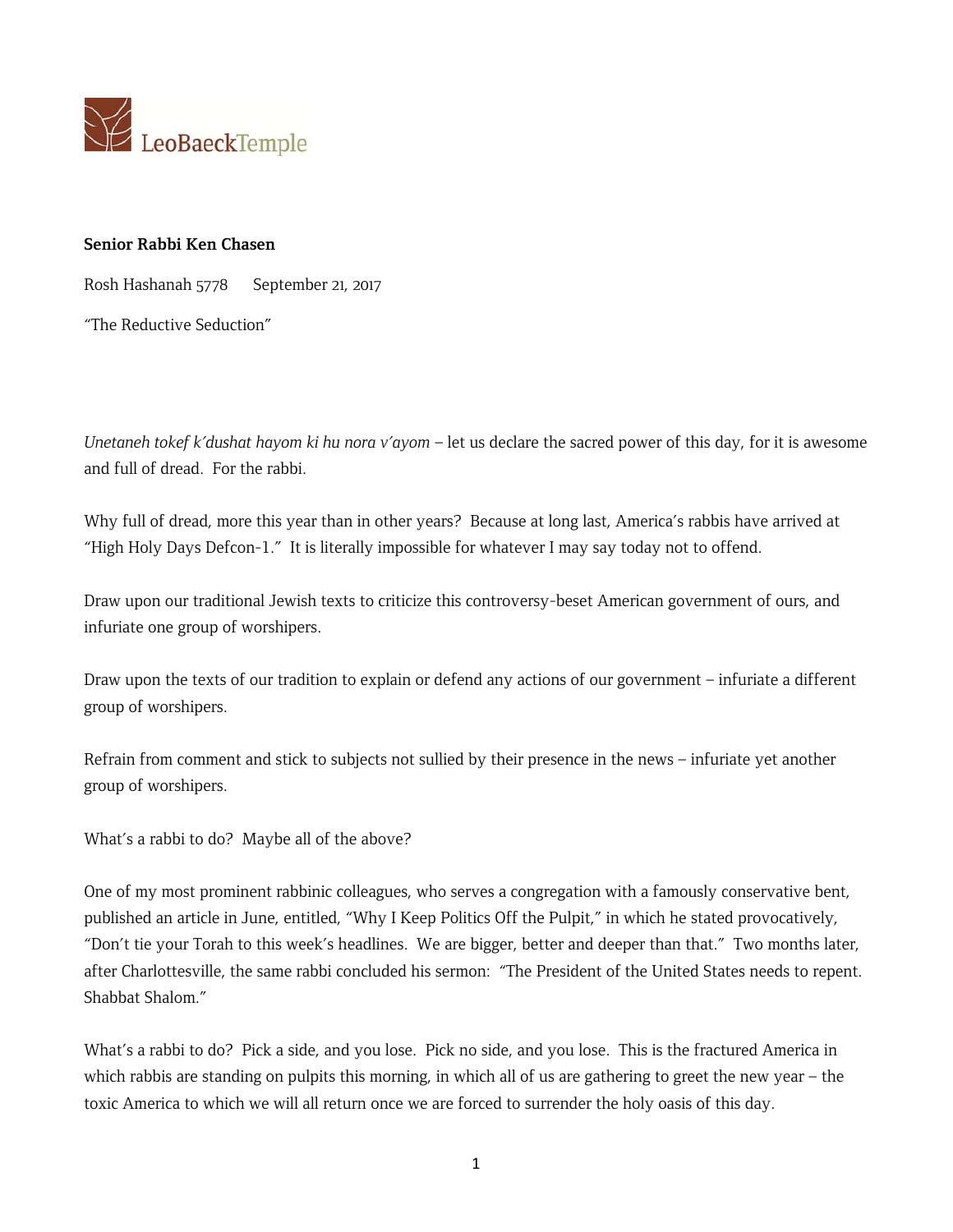The business of expressing our worldviews and the policies they sanction has never been for the faint of heart. It has always been a rough-and-tumble game where well-intended argumentation often descends into hyperbole and accusation – in American life, and perhaps even more so in Jewish life. But if there is one thing I have heard consistently from you, the members of this congregation, during these past months, it's that you are weary from living in this all-out-assault era of American and Jewish life. And I am, too.

And yet most of us would be willing to admit that the vitriol is only escalating… worse than we can ever remember. Why? Well, at the risk of making this sanctuary go full-scale vitriolic, it would be pointless to pretend that we don't have a… unique President of the United States, who is at least a major part of our societal descent into discourse decay – and hear me, that's not intended as a partisan statement at all. Let's leave out what any liberals or Democrats or even independents have said about our president. We can just stick to the words of his Republican partners in the United States Senate. They have called him a "race-baiting, xenophobic religious bigot," "a delusional narcissist," "an orange-faced windbag," "a megalomaniac strongman," "a sniveling coward," and "a pathological liar" – and that's just a small sampling, from our nation's conservative standard bearers. And let me say this… these words, while probably a pleasurable balm to liberal spirits everywhere, are fabulously unhelpful. Last I checked, name-calling is something we teach our preschoolers not to do – because beyond being just mean, being called a name doesn't bring out the best in anybody. Calling names irrefutably makes things worse. That's why we teach little children not to do it.

Of course, we who are parents already know that little children grow up to lash us with our petty hypocrisies. And if our children have been watching with even casual attention, they know that in Donald Trump, we got exactly the president we were bargaining for. While liberals will tell you they would have preferred Bernie Sanders, Joe Biden or Hillary Clinton, and every conservative I know would have preferred John Kasich or practically any other Republican candidate, it's no coincidence that we ended up with Donald Trump, the candidate most gifted at calling names – at inciting our worst human tendencies and reflecting them back to us. In a campaign of "deplorables" and "lock her up" – where every candidate got a funny nickname, where those with disabilities were mocked, where women were told it was just "locker room talk" – can it be a surprise that the most reviled major-party candidate in US history defeated the second most reviled major-party candidate?

"But my candidate *shouldn't* have been so reviled," you're thinking. "Only theirs should have been." The trouble is: fair or unfair, both sides are thinking that. And then there are the record numbers of Americans who felt that both candidates should be reviled. That's a lot of reviling going on inside us. And so unsurprisingly, we have a president who traffics with hate groups… and is himself hated. As are his supporters. As are his opponents. The race to foment hatred and turn it into victory is on.

If you think you're not a part of that equation – that you lament all this nastiness and simply seek to stop it – ask yourself what you think of your political opponents. For you progressives, what do you honestly think of your family members or friends or coworkers who stand with President Trump? Are you even speaking to them? And for you conservatives, what do you really think of those regularly lampooned on the right as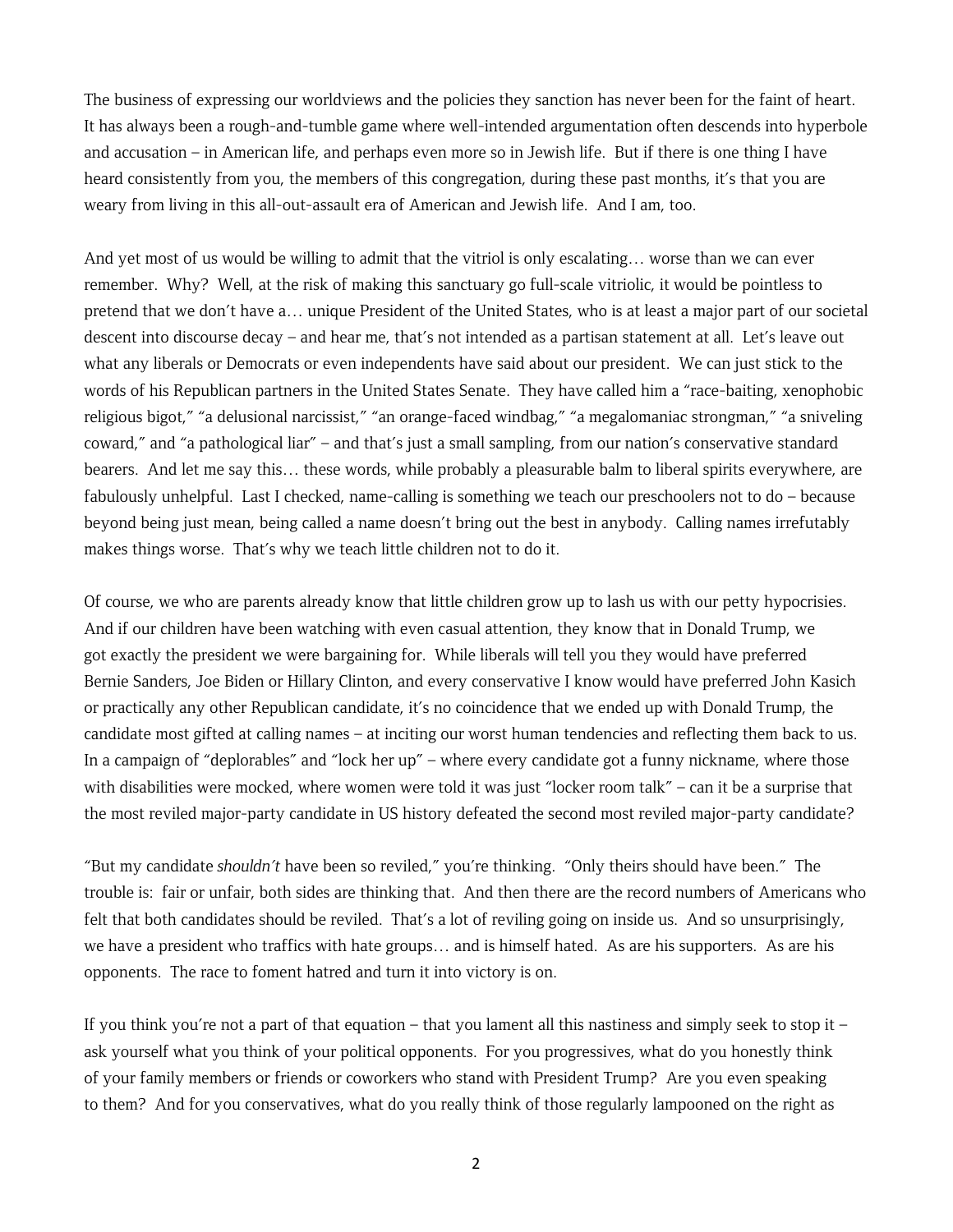"social justice warriors"… who are used to being called traitors and worse by fellow Americans, and kapos and anti-Semites by fellow Jews?

How did we fall this far? Well, one thing is clear – one would have to be pretty certain that one is right about something in order to justify wholly dismissing or even reviling another person because they don't agree with you about it. And as it turns out, it seems that the more complex and inaccessible our world's problems become, paradoxically, the easier we seem to believe it is to solve them – the more certain we are that we know the solutions.

This human tendency was described brilliantly by the renowned social critic, Courtney Martin, in a muchdiscussed piece she published last year entitled, "The Reductive Seduction of Other People's Problems." Martin's premise emerged from the massive proliferation of young social entrepreneurs raising many millions of dollars to fund enchantingly simple solutions for some of the world's biggest problems, especially in the most remote corners of the planet. Hunger. Unsafe drinking water. Illiteracy. The bigger and further away the problem is from our own personal lives, the more obvious that just a little of our common sense would solve it.

And so you end up with inventions like the SOCCKET – a soccer ball designed to generate reusable energy every time you kick it. Sounds great and really fun, right? This irresistible idea for rescuing power-starved communities in the developing world generated nearly \$100,000 in donations during its short Kickstarter campaign in 2011. Three years later, with the ball a total flop, the company wrote to its funders: "In summary, we totally f\*#ked up this Kickstarter campaign."

This was only one of many cases that Martin cited in her article. \$16.4 million for a merry-go-round water pump by which kids at play would produce safe water, but which turned into a mirage instead. TOMS donating American-made shoes to poor people in the Global South – and putting local shoe factory workers out of their jobs. Martin explained: "The 'reductive seduction' is not malicious. But… it's dangerous for the people whose problems you've mistakenly diagnosed as readily solvable. There is real fallout when well-intentioned people attempt to solve problems without acknowledging the underlying complexity."

This hubris, of course, is not only true of humans who work as social entrepreneurs in Africa. It's true of us humans, too. Which means that when we look at a huge, faraway problem, like what's going on in Syria, we are much more inclined to take refuge in grand statements about what must be done – statements that comport with already established beliefs we hold about things we think we do know about. The new case simply reinforces how right we are about all the old ones. The U.S. must intercede. The U.S. must not intercede. The refugees are innocent victims who must be taken in. The refugees include dangerous people who must not be taken in. Being so far away and knowing so little ironically tends to increase our confidence that we know the answers, even though it obviously shouldn't.

Move a little closer than the developing world, but still pretty far away, and you have the American Jewish response to Israel. This past summer marked the fiftieth anniversary of Israel's landmark victory in the Six Day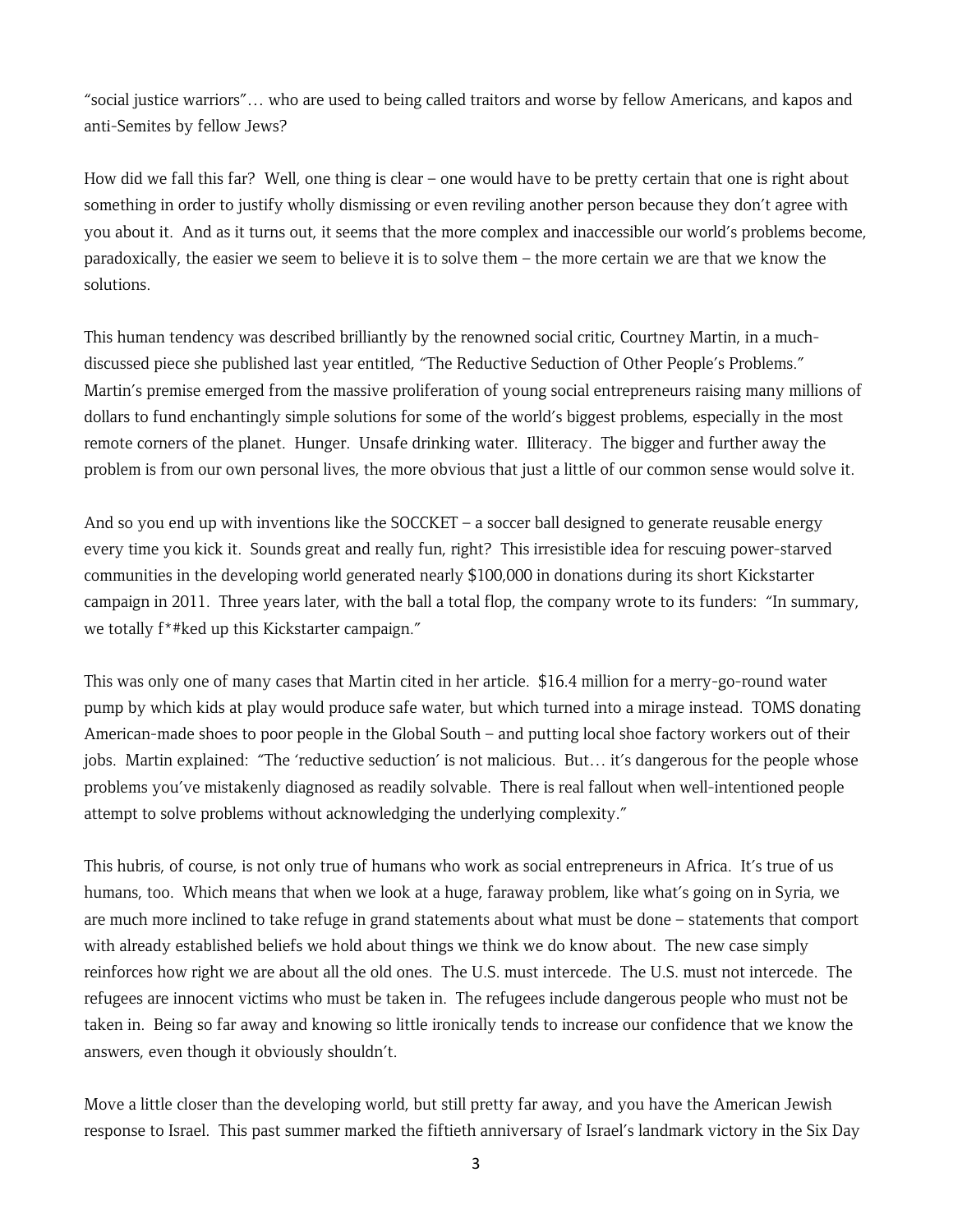War – fifty years of Israel controlling all of Jerusalem and the West Bank. This means that American Jews across the political spectrum, most of whom have spent less than a single month in Israel, issued forth with their declarations. Fifty years is enough… it's time to finalize Jewish sovereignty over our historic land. Or fifty years is enough… it's time to end the occupation now. Whatever you already believed about Israel's presence in the lands captured in 1967, this summer was the time for repeating it loudly.

The truth, however, is a little more nuanced than that. Many of you know that I was in Israel twice this past summer – once to lead our temple's study trip, and once to participate on a rabbinic mission. It was this second trip that did more to puncture my own reductive seduction than any time I'd ever spent in Israel before. For those of you who may still cling to the idea that Oslo launched a peace process that we are still working to conclude, I feel compelled to disabuse you of that notion. From America, you may see a languishing peace process. From both Ramallah and Jerusalem, that's simply not the case.

We sat in the Palestinian Authority offices with Saeb Erakat, Chief Negotiator for the Palestinians, and I asked him how a two-state peace deal would be implemented without a unified Palestinian leadership to enact it. He openly admitted to me that if ever a two-state agreement were finalized between Israel and Palestine, Hamas would sell it out the very next day. We then met with progressive after progressive in Israel who said the same thing. They all want out of the occupation. They all know it threatens Israel's moral and physical survival. But polls demonstrate that 70% of Israelis believe that Saeb Erakat is right… that if a two-state solution were finalized now, Hamas would be attacking from East Jerusalem. So when we say "peace now" to Israelis, even progressive ones, they see a deal bringing less peace and more death.

The big new bestseller in Israel this summer was written by my teacher, Dr. Micah Goodman. It's entitled Catch '67. His premise? What can Israel do, given that it can't afford to stay in the West Bank… and it can't afford to leave the West Bank? He prescribes five tangible steps that most Israelis support to minimize the occupation – to make it less awful for the Palestinians – which might demonstrate some measure of good faith to rekindle interest in making peace someday.

Not very cheery, I know – but that's where things actually are in Israel. So when American Jews roar that there is no occupation… the Jews have just come home – or when American Jews demand that the occupation must end immediately – all we do is instigate hostility between each other, while Israelis know full well that both arguments are bogus.

Now pull the camera lens in still a little closer, so that you're looking just at America, and I want to propose something that may be a little radical and will almost certainly aggravate some of you, though that is surely not my wish. I want to propose that the giant issues over which we are fighting to the partisan death in America are actually pretty far away from us, too, at least in terms of our daily lived reality… far enough away to be subject to the reductive seduction of other people's problems. That is to say, we are probably overconfident in our capacity to solve them… probably uncomfortable acknowledging the massive time and patience and mindchanging and heart-changing that will be necessary to solve them for real, not just to gain a political win that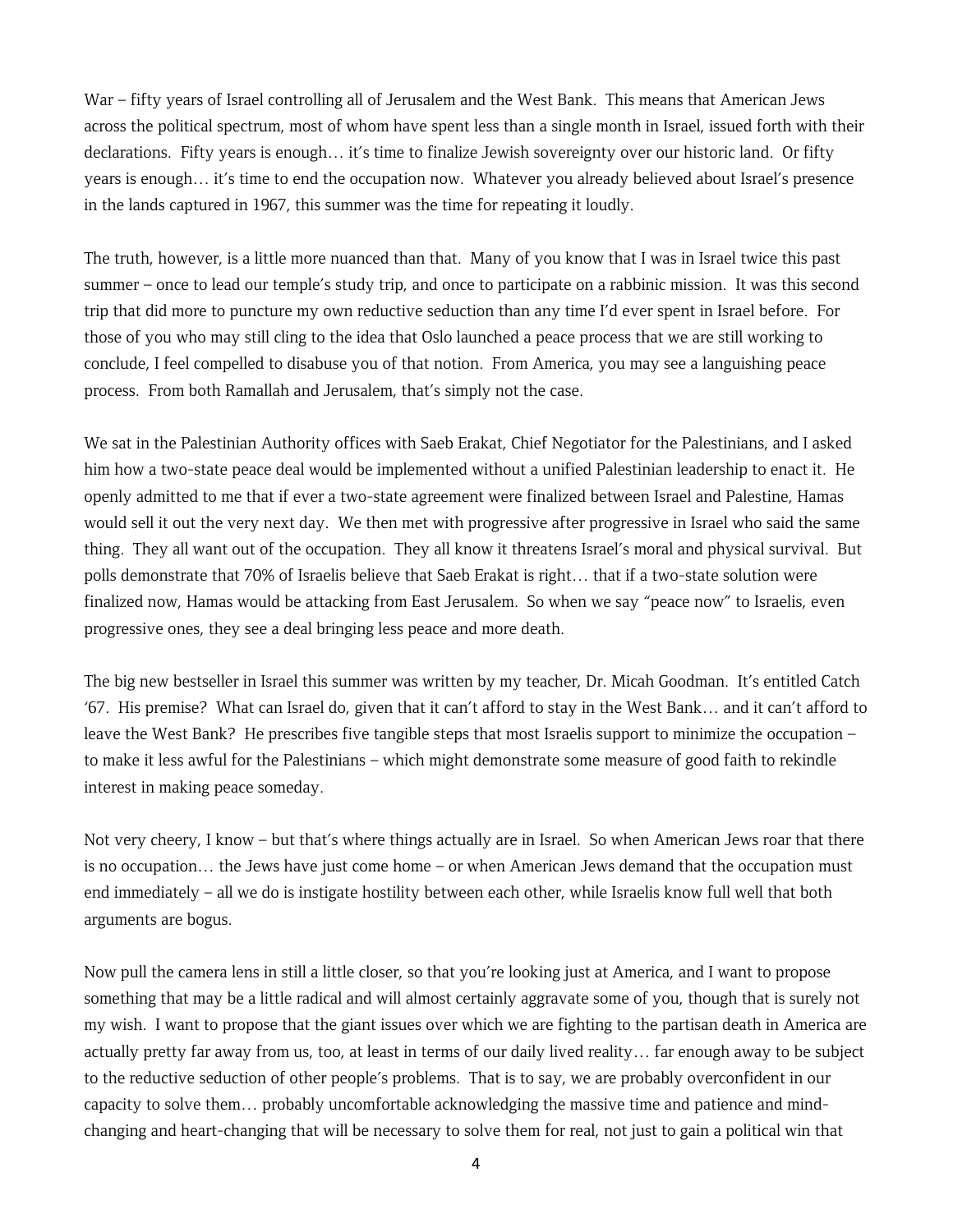inevitably ignites the looming backlash. And in this time of tremendous anxiety in our country and our world, I find myself wondering if I – and you – while fighting for political victory, are spending enough time asking ourselves whether our rigid allegiance to whatever formula we've always chosen for social change ever betrays us… whether it leads us sometimes to be short-sighted, less effective, closed-minded or hearted, or even just wrong?

I mean, let's face it. We are well-read, well-educated and well-intentioned. But for most of us… not all, but most… the realities that are troubling so many, be they undocumented immigrants in the Central Valley of California or former union machinists in Middle America, are just not a close part of our lives. Most of us don't have much direct experience with the psychic costs attached to being both at home and a vulnerable stranger in our own land… to closing factories or vanishing manufacturing jobs. Most of us are inventing the new economy, not being left out of it. And for most of us, the ethnic diversity in our lives is something that we choose for ourselves, precisely where and when we want it, not something that is foisted upon us in ways and places we did not choose.

Let me be clear – none of that makes Charlottesville acceptable. But perhaps it might change our strategy for dealing with Charlottesville… and with each other.

I serve on the board of a human rights organization called T'ruah, named for the sounding of the *shofar*, our call to collective Jewish action which we will hear today. One of my fellow T'ruah board members, Rabbi Mordechai Liebling, was one of fifty brave clergypeople who chose to stand moral witness, sandwiched between the hundreds of angry white supremacists and Antifa demonstrators in Charlottesville. This took a lot of guts for anyone to do, but for Mordechai, even more so, as the son of Holocaust survivors and the grandson of Holocaust victims. He saw the boiling hatred in Charlottesville with his own eyes. And when he got home, he wrote the following: "I think it is no accident that our nation is so polarized at the time that we have the largest wealth and income gap since the Civil War. Over half of our population has seen no improvement in their real wages in decades while the top 1% has grown fabulously wealthy. People are feeling angry and hopeless… We are faced with a difficult challenge: we cannot tolerate white supremacy and we must listen to the fear and pain that many of its supporters carry… It is the work of those white people who are able to hear their pain, attempt to reach over barriers and advocate for policies that will benefit them as well. Dehumanizing and dismissing them leads to more hatred."

I felt my breath pause as I read these words. Because I knew. I hadn't been there, but I had dehumanized and dismissed them. I had no aspiration to listen to *their* fear and pain. I hated them, as they hated me. My goal was simply to roll over them, to vanquish them. As I thought about it, I realized there could be no more un-Jewish wish than my own.

The longtime Chief Rabbi in England, Jonathan Sacks, notes that there are 613 commandments in the Torah, but curiously no biblical Hebrew word that means "obey." Only the word *Sh'ma*. Yes, that *Sh'ma*. Its meaning is broad and difficult to capture: "…'listen, hear, attend, understand, internalize, respond.' So distinctive is this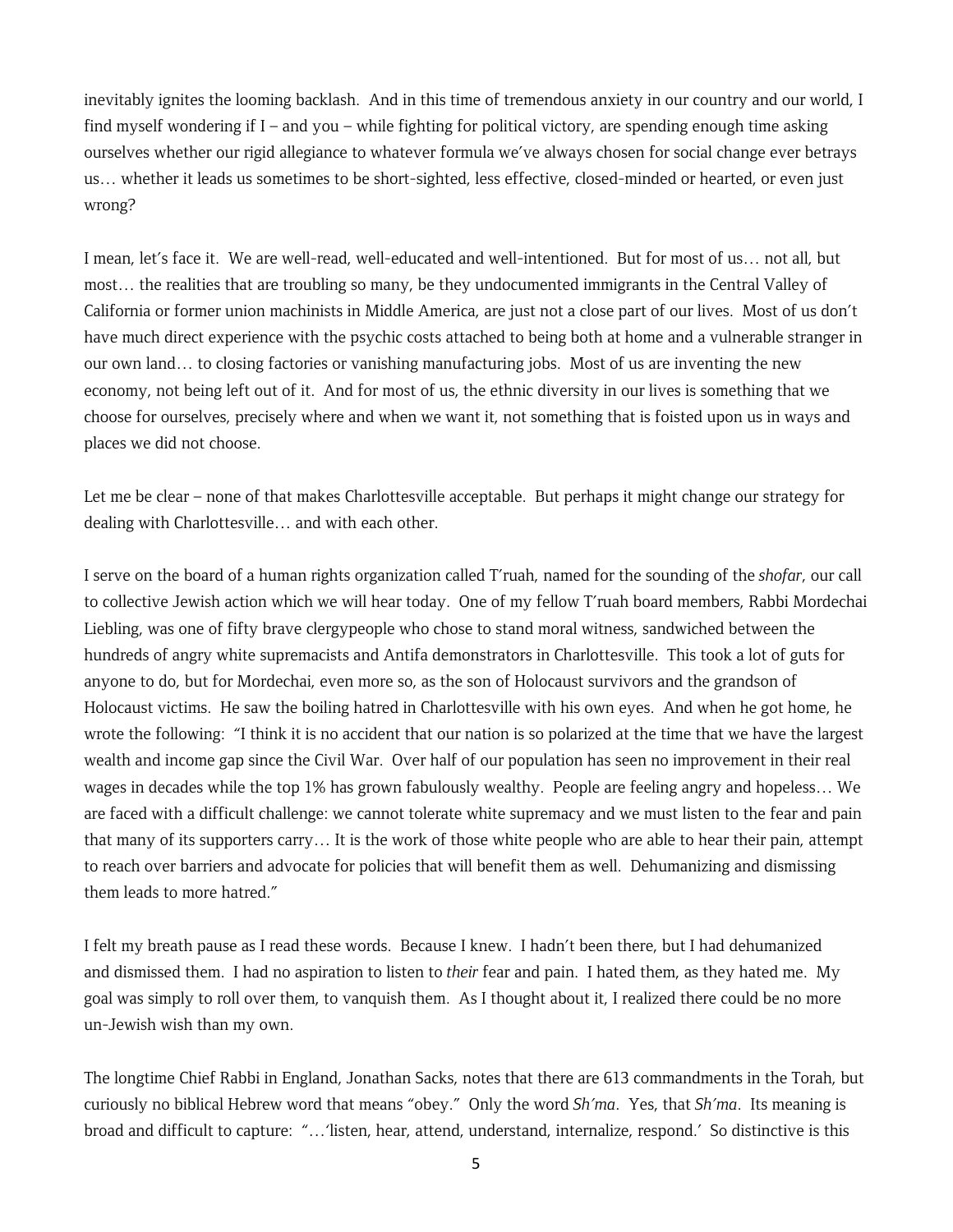word that, in effect, the King James Bible had to invent an English equivalent, the word, 'Hearken.'" When Judaism commands us to act, we are called not to do, but to hearken.

Most of us are pretty good at hearkening when we learn of another's bereavement… or we see the victims of a hurricane… or we see a child in pain. Our hearts open, and we don't even think about the sufferer's worldview. In Israel this summer, I visited a hospital wing filled with Syrian fighters having their lives and limbs saved by Jewish caregivers, none of whom pause to consider what these guys were taught to think of Israelis since they were born. A lot of us are even good at hearkening to those facing systemic disadvantage because of their race or status or gender or lot in life. But when it comes to those who disagree with us – who possess some differences in vision for our society, perhaps informed by a different upbringing or different life circumstances – most of us are less than disinterested in hearkening. We want only to dominate and defeat. So is it any wonder that our ideological opponents want only to dominate and defeat us?

If we want to reverse the partisan zero-sum game in this country that we all say we loathe, somebody's going to have to extend that first hand in curiosity. Rabbi Liebling sets the bar pretty high. He managed to hearken to white supremacists in Charlottesville. If that's just too much for you to achieve right now, how about we start by just attempting to hearken to those who voted differently than we did, perhaps because they feel unhearkened to? For the sake of diminishing the spiral of hatred all around us, might we revile them a little less?

Shortly after inauguration day, I began reaching out to some of our congregants who I knew to be political conservatives. I said, "I have to imagine it's a hard time to be a conservative at LBT. I'm your rabbi, so I want you to know I'm thinking of you. Please let me know if you'd like to talk." A number of you took me up on my invitation, and I've learned a great deal from our conversations, which are still ongoing. For one, I heard your painful personal stories – marriages in tension over politics, adult children telling you that you should be ashamed of yourselves. Some might say, "Well, they *should* be ashamed of themselves." Others might say, "Boy, it has to hurt deeply to be so castigated by one's own child." Still others might say, "I wish those adult children had come up with a way to open conversation instead of end it." I also learned that in our fully separated wind tunnels of information, our country's two political universes know practically nothing about each other anymore. Each possesses a cartoon of the other – a straw man that is easy to mock and dehumanize. But when we started talking about the big issues – race, immigration, anti-Semitism, economic injustice – the distinctions seemed to be less about holding different values, and more about how each group prioritizes the competing values at play on any given issue. And when I thought about that, I realized that navigating the tension between essential values that compete with one another is as old as Jewish law itself.

*Midat hadin*, the attribute of judgment, and *midat harachamim*, the attribute of compassion, are famously in tension with one another throughout 2000 years of rabbinic literature. We all want perfect judgment and perfect compassion – but we can't have them, because increasing one often forces us to diminish the other. And so our sages ride the crest of that tension, attempting to calibrate the harshness of judgment and the softness of compassion in proper balance. In the Talmud, Rav Judah describes God's daily schedule as he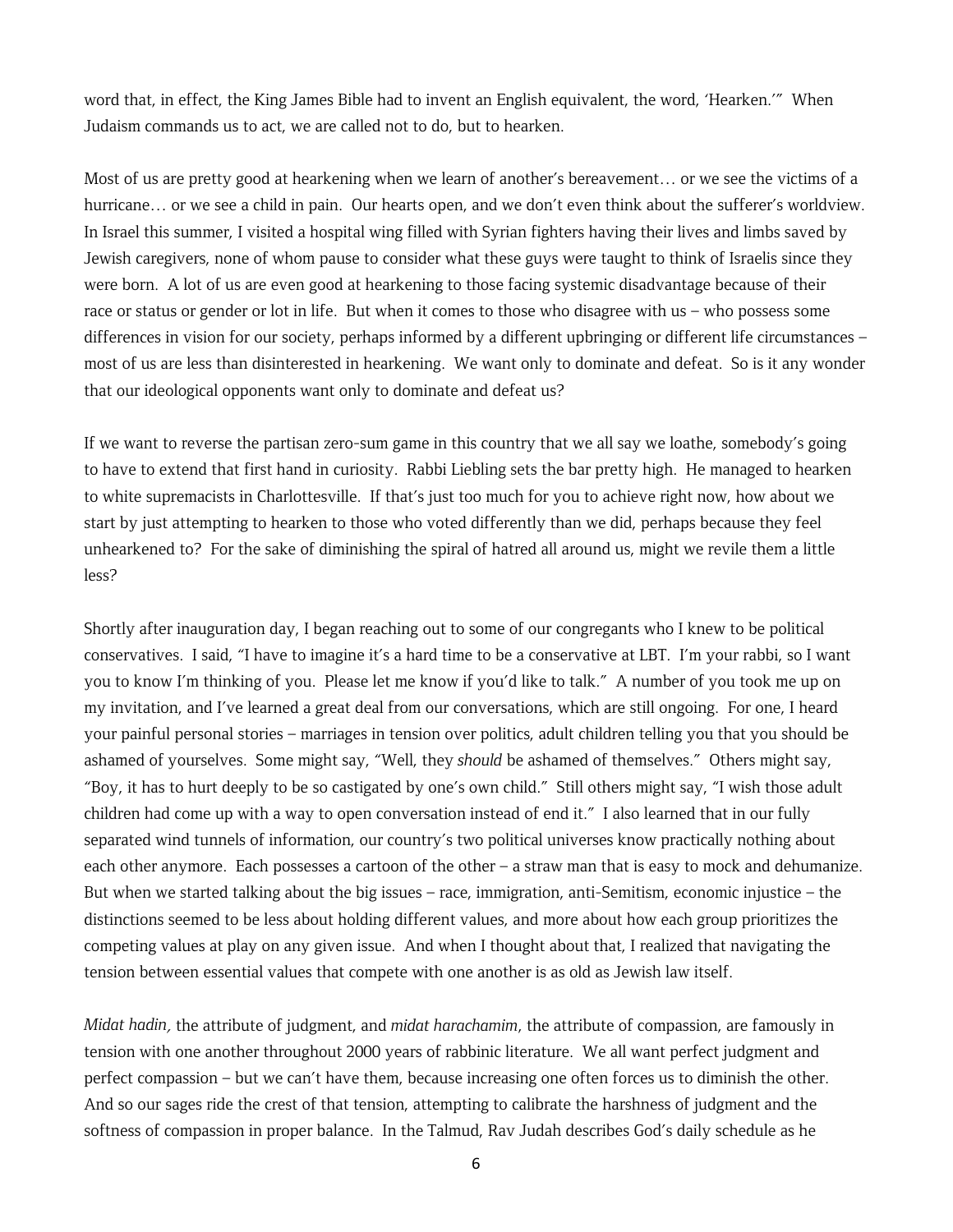imagines it. During the first three hours, God is studying Torah – apparently, even God needs to hit the books. During the second three hours, Rav Judah imagines God sitting in judgment over the whole world. But when doing so reveals that the world is so filled with guilt as to merit its destruction, God gets up from the throne of judgment and moves to the throne of compassion. And so God's dance goes, day after day. So our dance goes, day after day – each of us struggling to determine what coaxes us to move from the throne of judgment to the throne of compassion.

That doesn't sound so worthy of revilement. It sounds like God's own struggle – perhaps a struggle we can even help each other navigate to a shared destination.

A pipe dream? Maybe. But these holy days are supposed to be for bolder, grander, more loving visions of ourselves, both as individuals and as a collective, and I know it can't happen if we don't try to rehumanize each other. I also know what happens when we don't try.

Perhaps it was best described by a man widely considered one of the finest minds of the 20 century, the Jerusalem Prize-winning social philosopher, Isaiah Berlin. Born in 1909, Berlin saw the whole bloody century, and it led him to deliver his "Message to the  $21<sup>st</sup>$  Century" in 1994, just three years before his death. That message? It sounds like it comes straight out of the Talmud: "The central values by which most (humans) have lived… are not always harmonious with each other. Some are, some are not… complete liberty is not compatible with complete equality… Justice… is not fully compatible with mercy… If these ultimate human values… are to be pursued, then compromise, trade-offs, arrangements have to be made if the worst is not to happen. So much liberty for so much equality, so much individual self-expression for so much security, so much justice for so much compassion."

Rav Judah couldn't have said it any better himself. But Berlin added a word of caution for those of us who rightly fight tooth and nail for values we hold dear but also venture into the treacherous terrain of villainizing those who disagree with us: "If you are truly convinced," he writes, "that… one can conceive an ideal society which (humans) can reach if only they do what is necessary to attain it, then you and your followers must believe that no price can be too high to pay in order to open the gates of such a paradise. Only the stupid and malevolent will resist… If they cannot be persuaded, laws must be passed to restrain them. If that does not work, then coercion, if need be violence."

The reductive seduction of believing too fully in one's own world view. The seduction to overwhelm and dominate, and not to hearken.

The year 5778 arrives beneath a cloud of fear and uncertainty. There's North Korea. The Middle East. DACA. Health Care. Racial subjugation. Our radically unpredictable President, and the raging hatred that swirls around him. The ominous march of our planet's changing climate. Of course, we're unsettled. So of course, we're tempted to fight for our ideals with a desperation that permits a little dismissing of those we know to be wrong.